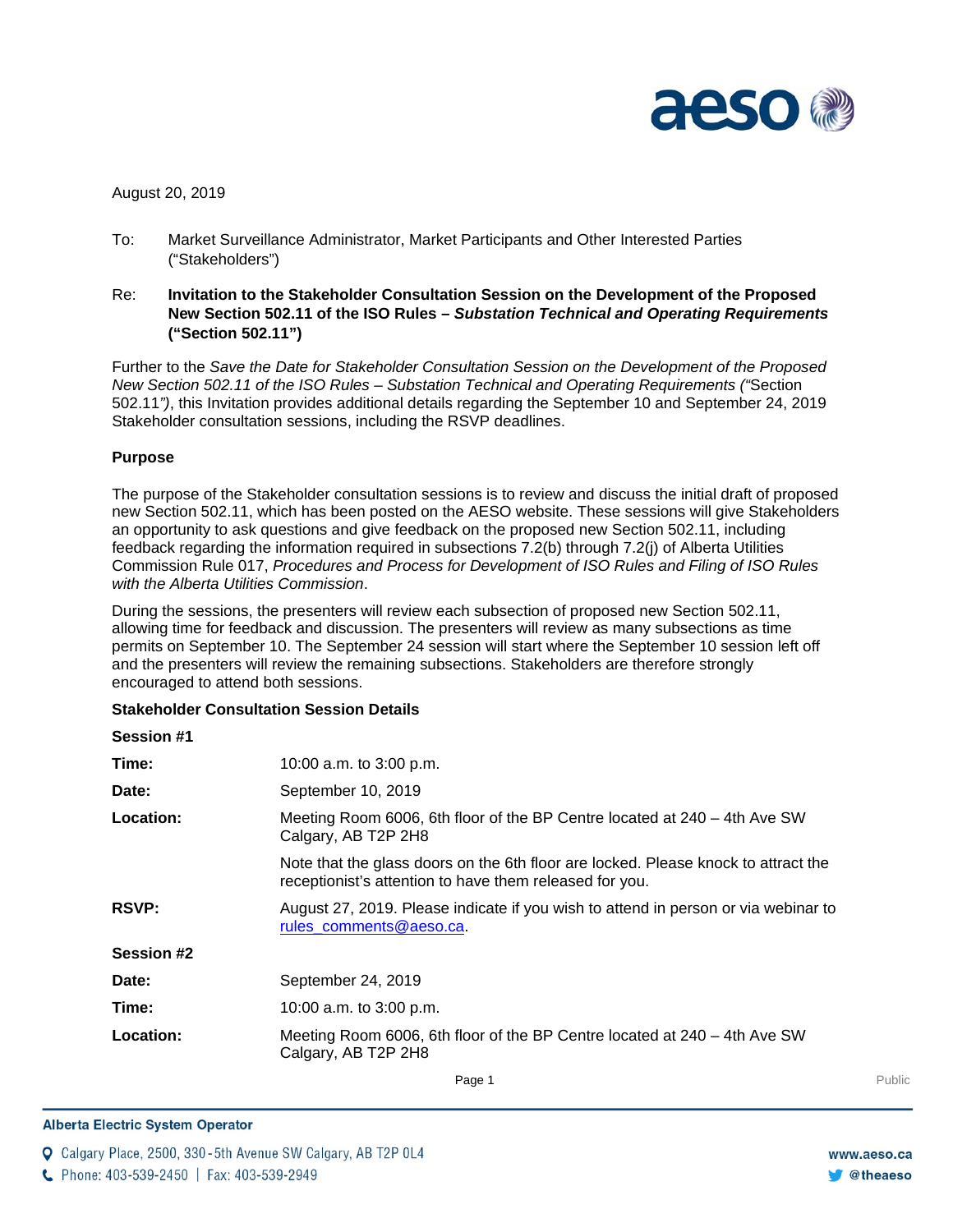

## **RSVP:** September 10, 2019. Please indicate if you wish to attend in person or via webinar to rules comments@aeso.ca.

The AESO requests that organizations prioritize their attendees. The AESO will ensure that at least one representative from each organization is able to attend in-person and will accommodate additional representatives where possible. Should space limitations arise, the AESO may require additional representatives to attend via webinar and will advise accordingly.

## **Webinar Session**

September 10, 2019

Please [click here](https://attendee.gotowebinar.com/register/9127415858566376204) to register for the webinar by September 9, 2019.

September 24, 2019

Please [click here](https://attendee.gotowebinar.com/register/3450187624103167500) to register for the webinar by September 23, 2019

In accordance with its mandate to act in the public interest, the AESO will be audio and video recording this session and making the transcribed minutes available to the general public at www.aeso.ca. Video recording will be limited to shared screen presentation slides. The accessibility of these discussions is important to ensure the openness and transparency of this AESO process, and to facilitate the participation of Stakeholders. Participation in this session is completely voluntary and subject to the terms of this notice.

Personal information collected by the AESO will be used for the purpose of capturing Stakeholder input for the development of proposed new Section 502.11. This information is collected in accordance with Section 33(c) of the *Freedom of Information and Protection of Privacy Act*. If you have any questions or concerns regarding how your information will be handled, please contact the Director, Information and Governance Services, 2500, 330 – 5th Ave SW, Calgary, Alberta, T2P 0L4 or by telephone at 403-539- 2528.

## **Agenda**

An [agenda](https://www.aeso.ca/assets/Uploads/Stakeholder-Session-Agenda.pdf) for the Stakeholder consultation sessions has been posted on the AESO website. Stakeholders may propose additions to the agenda by sending an email to [rules\\_comments@aeso.ca](mailto:rules_comments@aeso.ca) on or before August 27, 2019. The AESO will consider and endeavor to accommodate these requests where possible. The agenda is subject to change upon the AESO's review of Stakeholder comments.

#### **Related Material**

In addition to the agenda and the initial draft of proposed new Section 502.11, all related material that has assisted the AESO in its drafting of the proposed new Section 502.11 has been posted on the AESO website. The related material includes: 2 consultation reports; previous workgroup meeting material; and Stakeholder comments related to the *AESO Discussion Paper regarding the Proposed New Substation Rule*.

## **(a) Consultant Reports**

The AESO commissioned 2 consultant reports to assist it in determining its proposed minimum technical requirements for substations. The first consultant report, *Cold Temperature Frequency Analysis for Alberta*, was prepared by Custom Climate Services Inc. in 2010. The objective of this report was to assist the AESO in determining its proposed minimum temperature rating requirement for transmission facilities. The second consultant report was prepared by CANA High Voltage Limited ("CHV") in 2016. The objective of the CHV report, *US/Canada TFO/ISO/RTO Minimum Substation connections Technical Requirements*, was to provide the AESO with an overview of minimum substation requirements in other jurisdictions.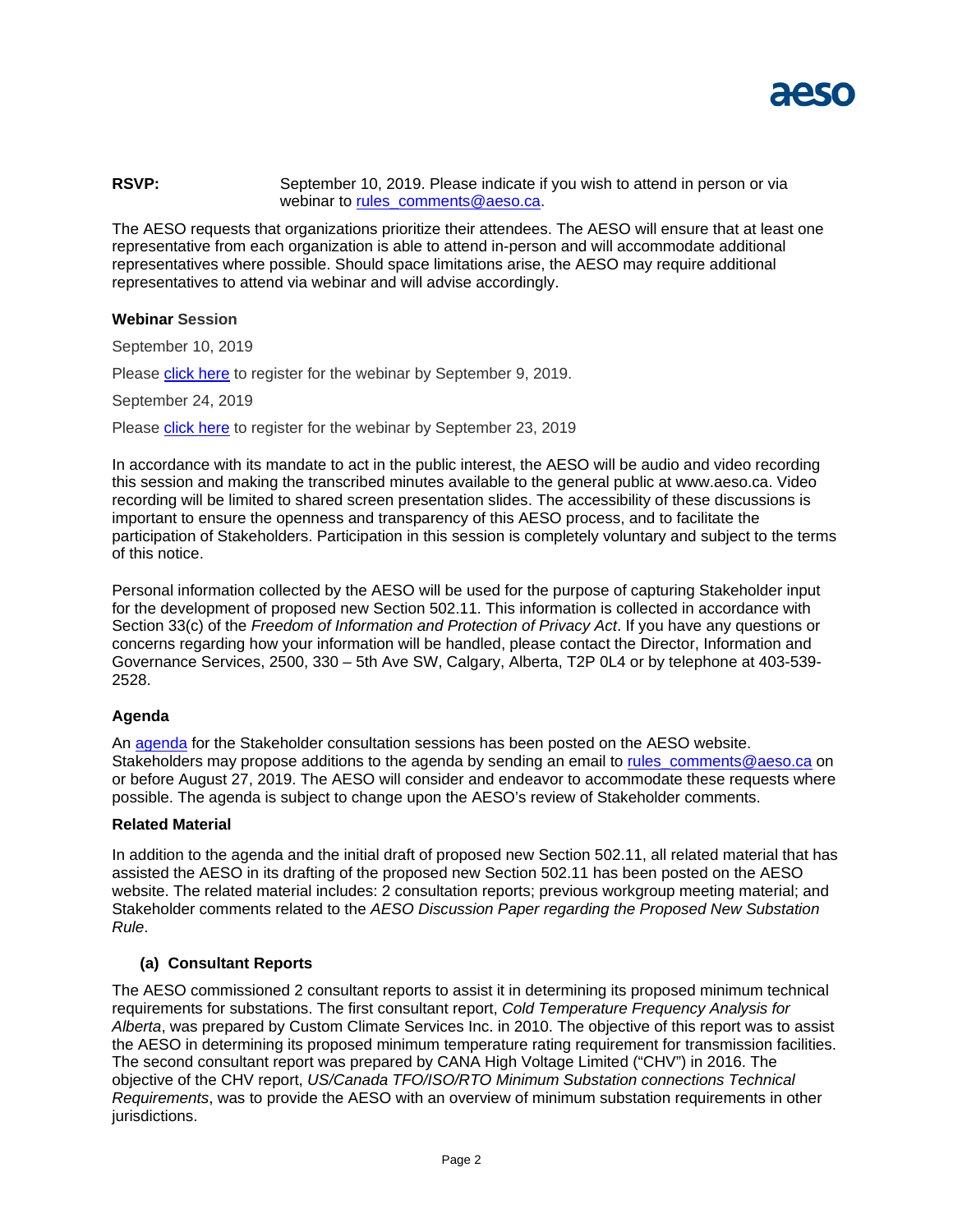

Links to these reports can be found below.

*[Cold Temperature Frequency Analysis for Alberta](https://www.aeso.ca/assets/Uploads/CCS-Cold-Temperature-Frequency-Analysis-for-Alberta.pdf)* 

*[US/Canada TFO/ISO/RTO Minimum Substation Connections Technical Requirements Part 1](https://www.aeso.ca/assets/Uploads/CHV-Minimum-Substation-Report1of3.pdf)*

*[US/Canada TFO/ISO/RTO Minimum Substation Connections Technical Requirements Part 2](https://www.aeso.ca/assets/Uploads/CHV-Minimum-Substation-Report2of2.pdf)*

# **(b) Previous Workgroup Meeting Material**

Between August 2015 and March 2016, the AESO held 8 workgroup sessions, related to the development of the proposed new Section 502.11, which were conducted in accordance with the *Substation Rule 502.11 Workgroup Terms of Reference* dated September 18, 2015.

The workgroup meeting discussions were captured in meeting minutes. The *Terms of Reference* for the work group indicated that the AESO would not publish such meeting minutes on the AESO website. The Terms of Reference was drafted before the new Alberta Utilities Commission Rule 017, *Procedures and Process for Development of ISO Rules and Filing of ISO Rules with the Alberta Utilities Commission*  ("AUC Rule 017") came into effect. The AESO is of the view that it is consistent with the new requirements of AUC Rule 017 to make public the workgroup meeting minutes and all other workgroup meeting material.

The workgroup meeting material can be found through the links below. Please note that individual attendee names have been redacted. Only the names of the organizations represented by the attendees have been included.

Workgroup Meeting Material:

- 1. Workgroup Meeting #1 held August 27, 2015
	- a. [Workgroup Meeting #1 Proposed Agenda](https://www.aeso.ca/assets/Uploads/502.11-WG-Meeting-1-Proposed-Agenda-and-TOR.pdf) and Terms of Reference\*
	- b. [Workgroup Meeting #1 AESO Presentation](https://www.aeso.ca/assets/Uploads/502.11-WG-Meeting-1-AESO-Presentation-Part-1.pdf) Part 1
	- c. [Workgroup Meeting #1 AESO Presentation Part 2](https://www.aeso.ca/assets/Uploads/502.11-WG-Meeting-1-AESO-Presentation-Part-2.pdf)
	- d. [Workgroup Meeting #1 Minutes](https://www.aeso.ca/assets/Uploads/502.11-WG-Meeting-1-Minutes.pdf)
- 2. Workgroup Meeting #2 held September 17, 2015
	- a. [Workgroup Meeting #2 Proposed Agenda](https://www.aeso.ca/assets/Uploads/502.11-WG-Meeting-2-Proposed-Agenda-and-TOR.pdf) and Terms of Reference
	- b. [Workgroup Meeting #2 Agenda and Other Material](https://www.aeso.ca/assets/Uploads/502.11-WG-Meeting-2-Agenda-and-Other-Material.pdf)
	- c. [Workgroup Meeting #2 Minutes](https://www.aeso.ca/assets/Uploads/502.11-WG-Meeting-2-Minutes.pdf)
- 3. Workgroup Meeting #3 held October 29, 2015
	- a. [Workgroup Meeting #3 Agenda and Meeting Material](https://www.aeso.ca/assets/Uploads/502.11-WG-Meeting-3-Agenda-and-Other-Material.pdf)
	- b. [Workgroup Meeting #3 Minutes](https://www.aeso.ca/assets/Uploads/502.11-WG-Meeting-3-Minutes.pdf)
- 4. Workgroup Meeting #4 held November 19, 2015
	- a. [Workgroup Meeting #4 Agenda](https://www.aeso.ca/assets/Uploads/502.11-WG-Meeting-4-Agenda-and-Other-Material.pdf) and Other Material
	- b. [Workgroup Meeting #4 Minutes](https://www.aeso.ca/assets/Uploads/502.11-WG-Meeting-4-Minutes.pdf)
- 5. Workgroup Meeting #5 held December 17, 2015
	- a. [Workgroup Meeting #5 Agenda](https://www.aeso.ca/assets/Uploads/503.11-WG-Meeting-5-Agenda-and-Other-Material.pdf) and Other Material
	- b. [Workgroup Meeting #5 AESO Presentation](https://www.aeso.ca/assets/Uploads/502.11-WG-Meeting-5-AESO-Presentation.pdf)
	- c. [Workgroup Meeting #5 Minutes](https://www.aeso.ca/assets/Uploads/502.11-WG-Meeting-5-Minutes.pdf)
- 6. Workgroup Meeting #6 held January 21, 2016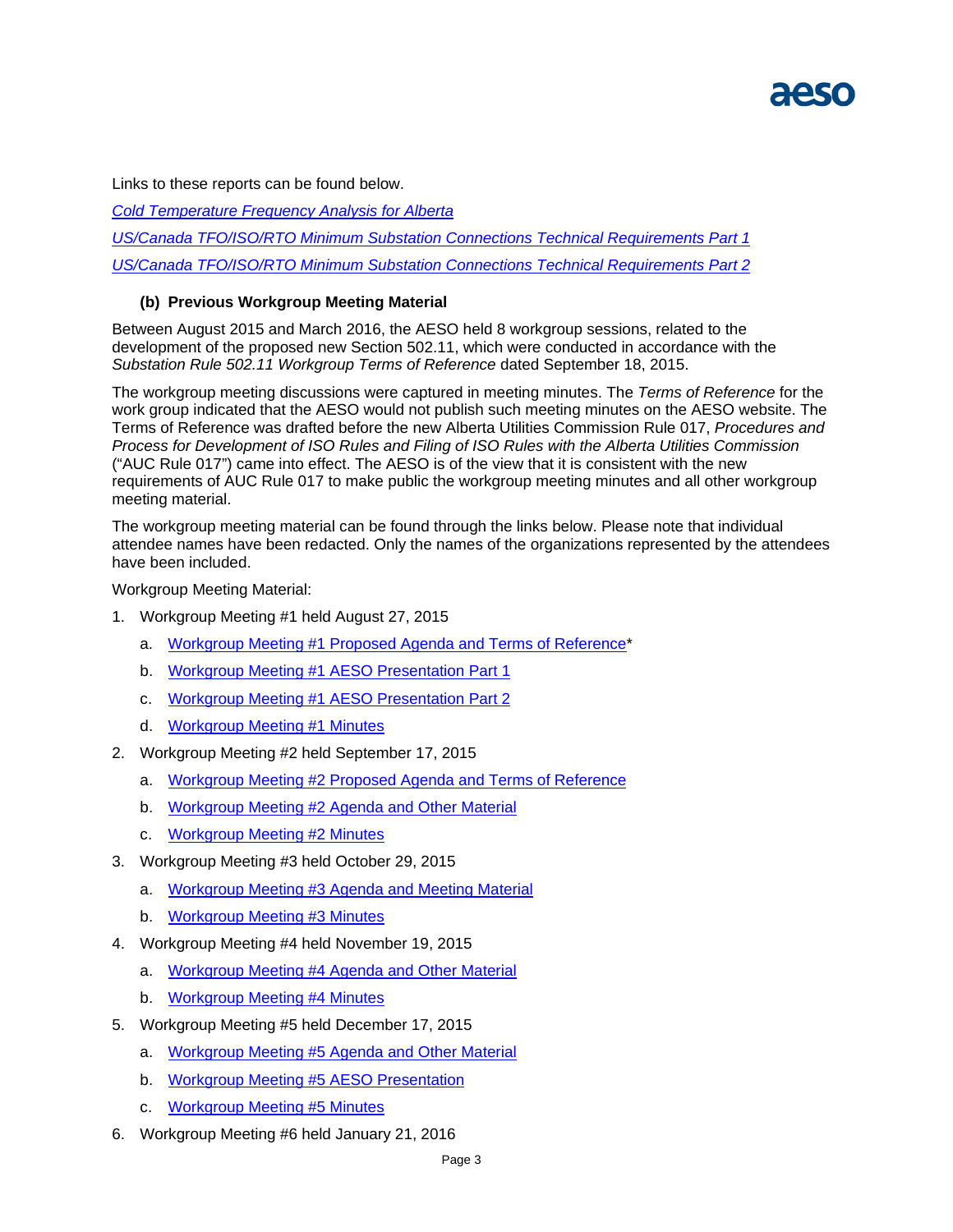- a. [Workgroup Meeting #6 Agenda](https://www.aeso.ca/assets/Uploads/502.11-WG-Meeting-6-Agenda-and-Other-Material.pdf) and Other Material
- b. [Workgroup Meeting #6 AESO Presentation](https://www.aeso.ca/assets/Uploads/502.11-WG-Meeting-6-AESO-Presentation.pdf)
- c. [Workgroup Meeting #6 Minutes](https://www.aeso.ca/assets/Uploads/502.11-WG-Meeting-6-Minutes.pdf)
- 7. Workgroup Meeting #7 held February 18, 2016
	- a. [Workgroup Meeting #7 Agenda and Other Material](https://www.aeso.ca/assets/Uploads/502.11-WG-Meeting-7-Agenda-and-Other-Material.pdf)
	- b. [Workgroup Meeting #7 AESO Presentation](https://www.aeso.ca/assets/Uploads/502.11-WG-Meeting-7-AESO-Presentation-Part-1.pdf) Part 1
	- c. [Workgroup Meeting #7 AESO Presentation Part 2](https://www.aeso.ca/assets/Uploads/502.11-WG-Meeting-7-AESO-Presentation-Part-2.pdf)
	- d. [Workgroup Meeting #7 CANA High Voltage Ltd. Presentation](https://www.aeso.ca/assets/Uploads/502.11-WG-Meeting-7-CANA-High-Voltage-Ltd-Presentation.pdf)
	- e. [Workgroup Meeting #7 Minutes](https://www.aeso.ca/assets/Uploads/502.11-WG-Meeting-7-Minutes.pdf)
- 8. Workgroup Meeting #8 held March 31, 2016
	- a. [Workgroup Meeting #8 Agenda and Other Material](https://www.aeso.ca/assets/Uploads/502.11-WG-Meeting-8-Agenda-and-Other-Material.pdf)
	- b. [Workgroup Meeting #8 AESO Presentation](https://www.aeso.ca/assets/Uploads/502.11-WG-Meeting-8-AESO-Presentation.pdf)
	- c. [Workgroup Meeting #8 Minutes](https://www.aeso.ca/assets/Uploads/502.11-WG-Meeting-8-Minutes.pdf)

\*The proposed agenda indicates the date of Meeting #1 was August 11, 2015. The meeting occurred on August 27, 2015.

## **(c) Stakeholder Feedback on the AESO Discussion Paper**

Written comments were received from Stakeholders in January 2017 in response to the AESO's November 25, 2016 *Letter of Notice* requesting feedback on the *[AESO Discussion Paper regarding the](https://www.aeso.ca/assets/Uploads/Substation-Rule-502.11-Discussion-Paper.pdf)  [Proposed New Substation Rule](https://www.aeso.ca/assets/Uploads/Substation-Rule-502.11-Discussion-Paper.pdf)*. The AESO is of the view that it is consistent with the new requirements of AUC Rule 017 to make the written comments public.

The following grid is hyperlinked to provide assistance in directing you to these written comments:

| <b>Section 502.11 Discussion Paper</b>            |
|---------------------------------------------------|
| <b>AltaLink Management Ltd.</b>                   |
| <b>ATCO Electric Ltd.</b>                         |
| <b>Capital Power Corporation</b>                  |
| <b>EPCOR Distribution &amp; Transmission Inc.</b> |
| <b>Suncor Energy Inc.</b>                         |

## **(d) Proposed New Section 502.11**

A [draft](https://www.aeso.ca/assets/Uploads/502.11-Substation-Technical-and-Operating-Requirements.pdf) copy of proposed new Section 502.11 has been posted to the AESO website for review in advance of the sessions.